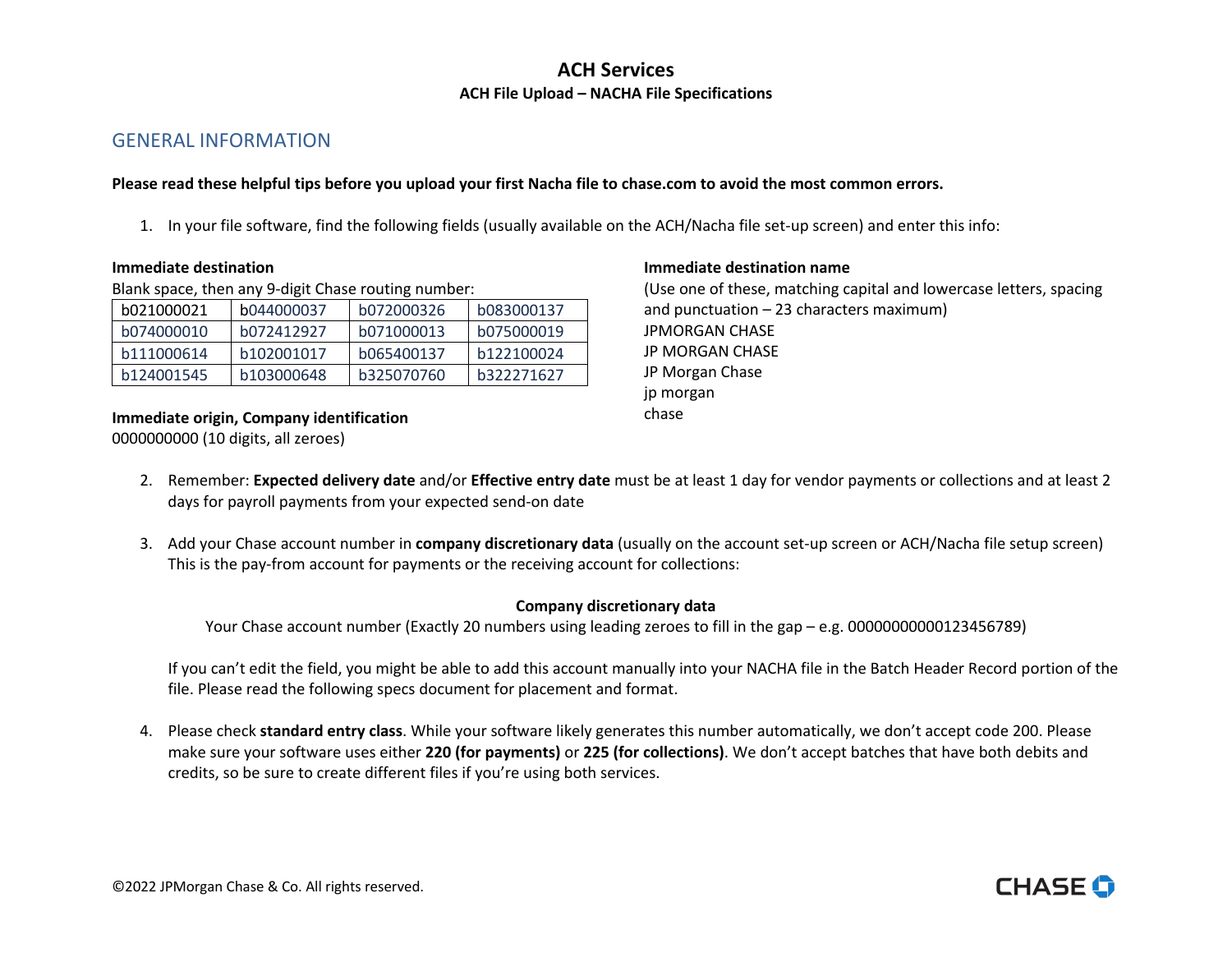

# **NACHA File Specifications**

 **Chase for Business | Chase Connect**

 Prearranged Payment and Deposit – (PPD) Internet-initiated/mobile entry - (WEB) Cash Concentration or Disbursement - (CCD)

January 2022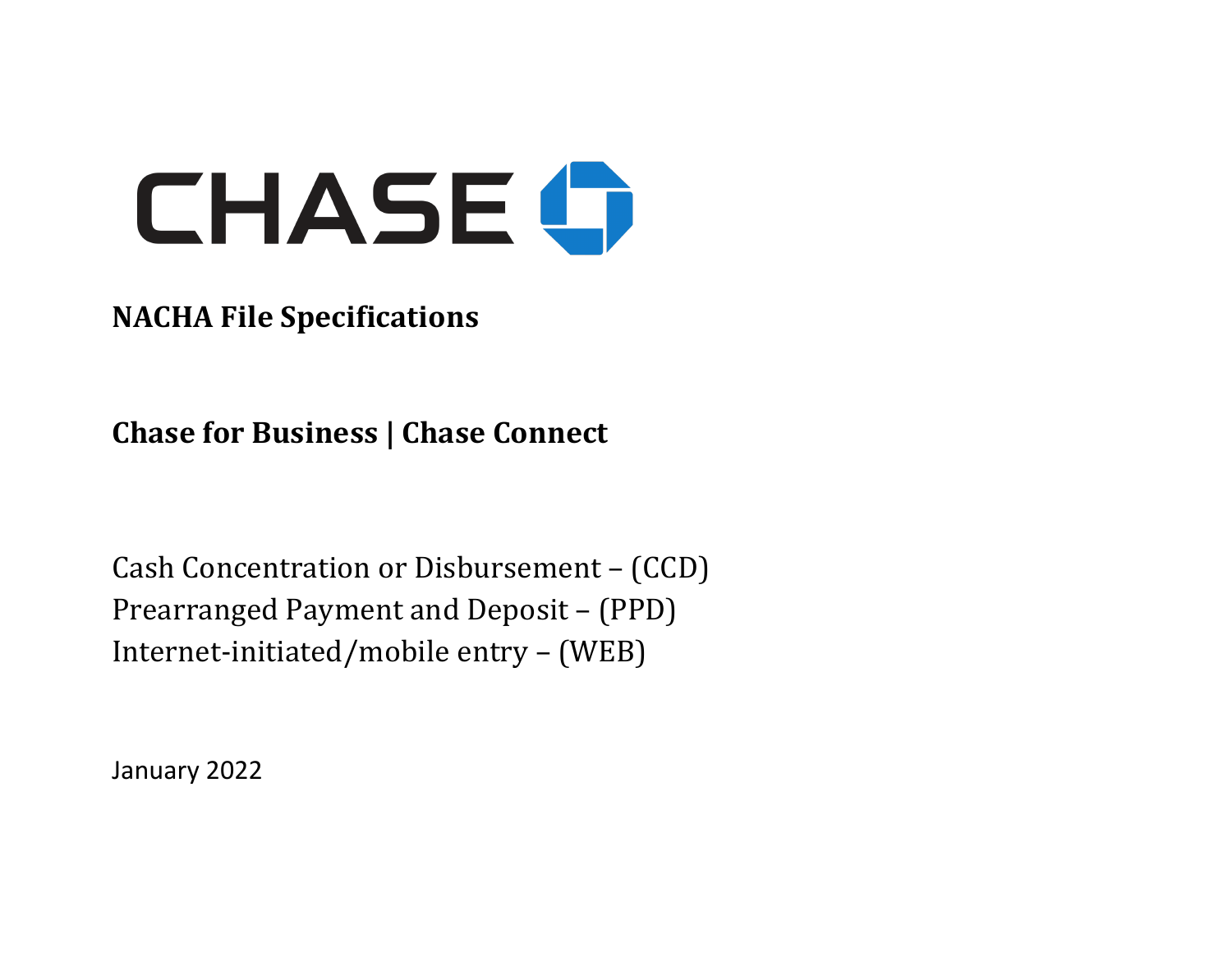Last modified: January 5, 2022

 This guide is confidential and proprietary to J.P. Morgan and is provided for your general information only. It is subject to change without notice and is not intended to be legally binding. All services described in this guide are subject to applicable laws and regulations and service terms. Not all products and services are available in all locations. Eligibility for particular products and services will be determined by JPMorgan Chase Bank, N.A. or its affiliates. J.P. Morgan makes no representation as to the legal, regulatory or tax implications of the matters referred to in this guide.

J.P. Morgan is a marketing name for the Treasury Services businesses of JPMorgan Chase Bank, N.A., member FDIC, and its affiliates worldwide.

©2022 JPMorgan Chase & Co. All rights reserved.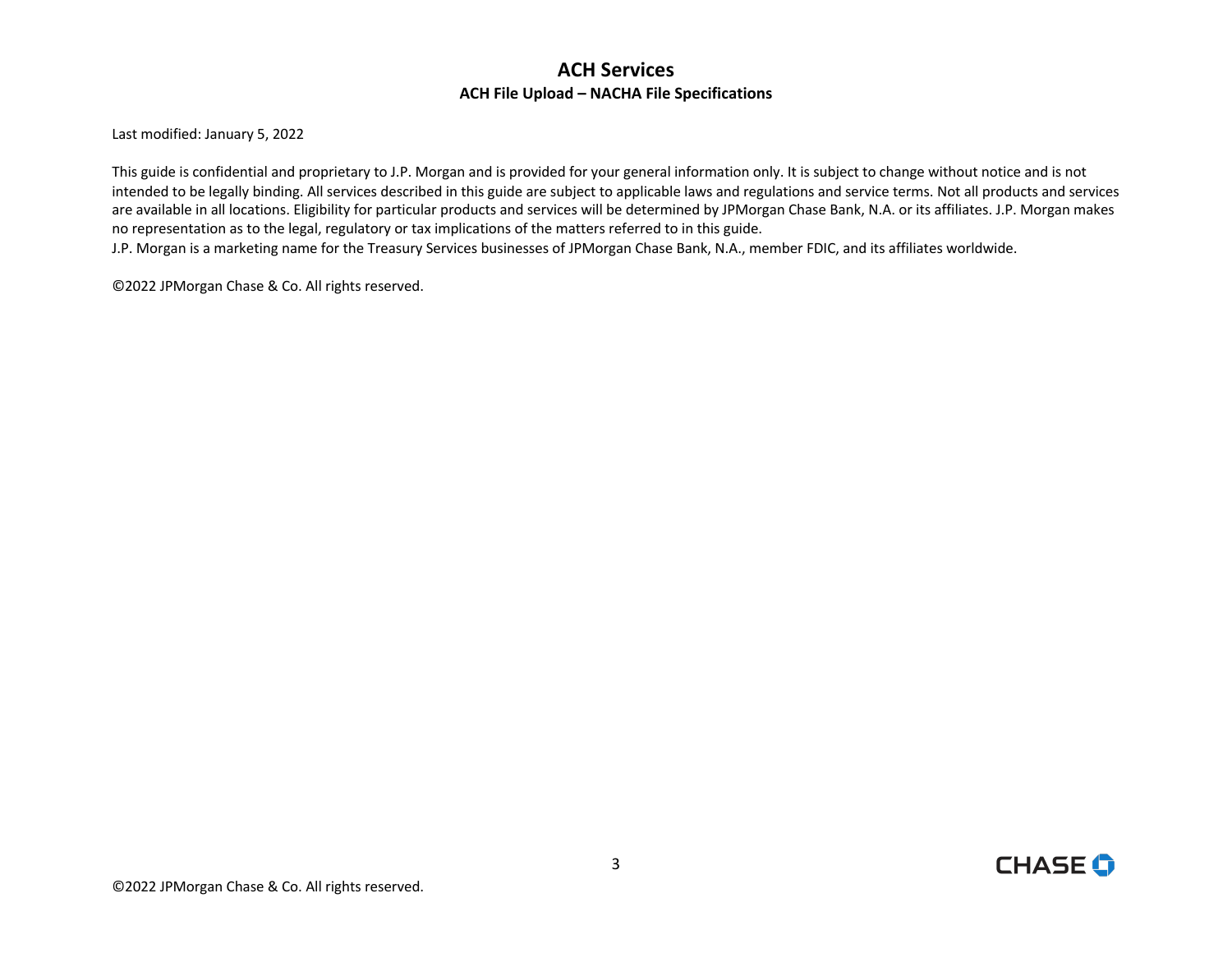# **ACH Services ACH File Upload - NACHA File Specifications**

# Table of Contents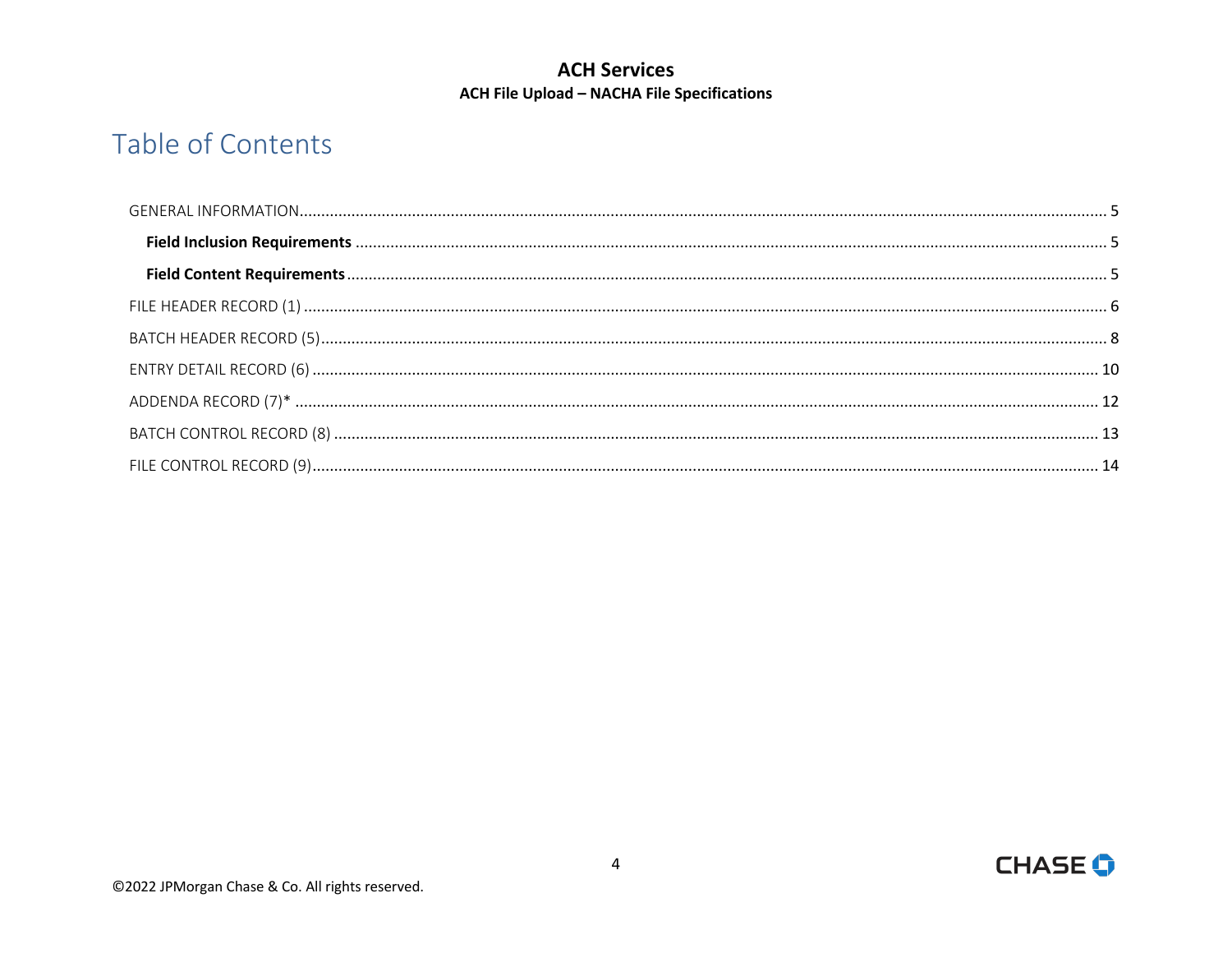#### <span id="page-4-0"></span>GENERAL INFORMATION

Please refer to the information below for the fields needed for a successful file upload.

#### <span id="page-4-1"></span>**Field Inclusion Requirements**

 **Mandatory** and **Required**: You need to complete all fields marked "Mandatory" and "Required" in order to completely submitted. Generally, for a "Required" field we need a specific value (e.g. for file header record, field 11, you should put "JP Morgan Chase" for the immediate destination). See the Chase specifications document below for further details.

**Optional**: You can decide whether or not to include data.

#### **Note(s):**

- **•** Offset records are NOT required. Chase doesn't accept balanced files.
- ACH Pre-note transactions aren't supported.
- Highlight rows indicate Chase required values

#### **Field Content Requirements**

| <b>Content type</b> | <b>Acceptable characters</b>                                                                                                                                       | <b>Alignment justification</b>                                                                                  |  |
|---------------------|--------------------------------------------------------------------------------------------------------------------------------------------------------------------|-----------------------------------------------------------------------------------------------------------------|--|
| <b>NUMERIC</b>      | 0 through 9                                                                                                                                                        | <b>RIGHT JUSTIFY</b> all using zeros to fill the remainder of the<br>field unless indicated otherwise.          |  |
| <b>ALPHABETIC</b>   | A through Z, a through z                                                                                                                                           | LEFT JUSTIFY fields using blank spaces to fill the remainder<br>of the field unless indicated otherwise.        |  |
| <b>ALPHANUMERIC</b> | 0 through 9, A through Z, a through z<br>The following symbols and special characters are<br>allowed: $\frac{1}{2}$ () & ' - and spaces<br>Unless otherwise noted. | <b>LEFT JUSTIFY</b> fields using blank spaces to fill the remainder<br>of the field unless indicated otherwise. |  |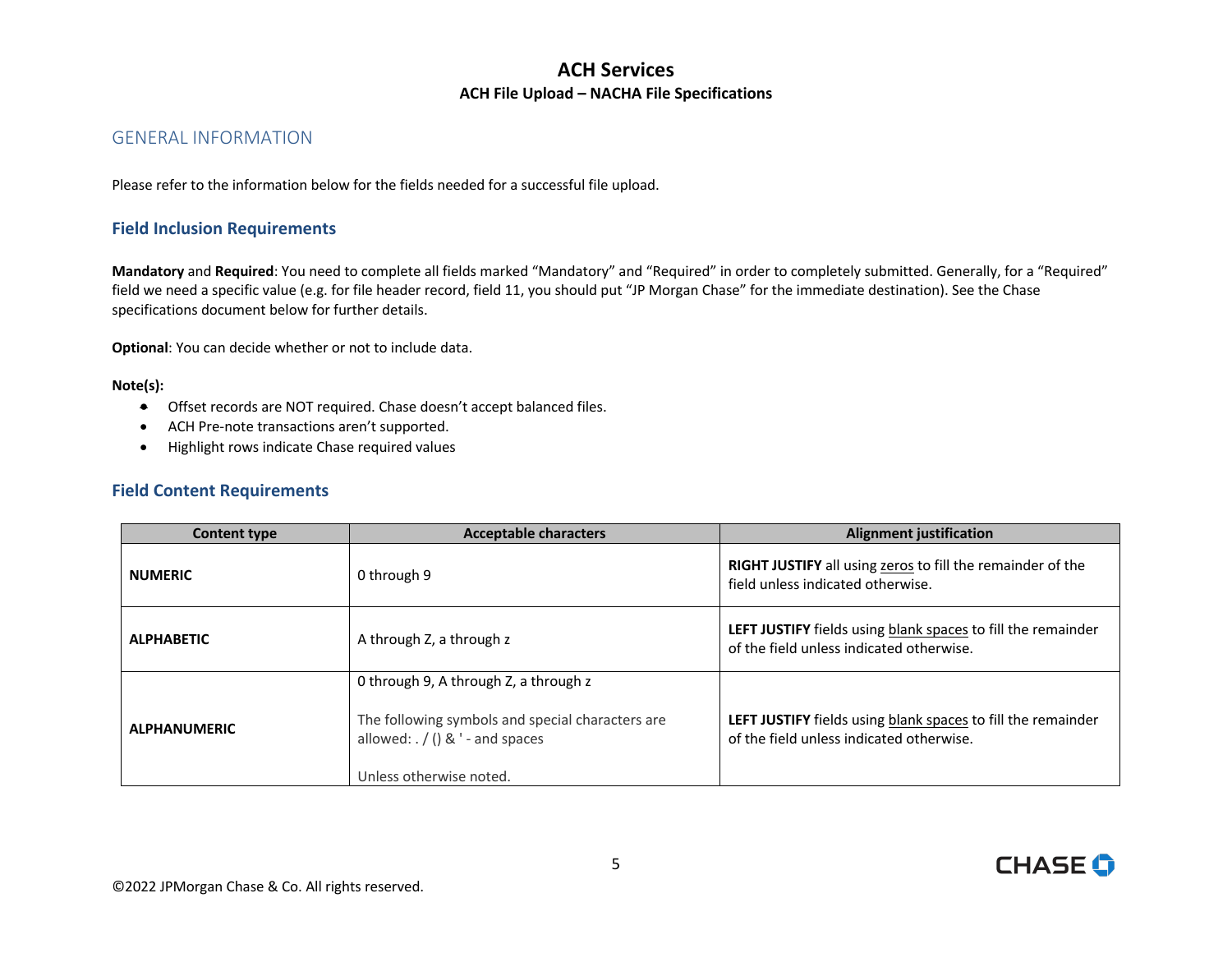# FILE HEADER RECORD (1)

<span id="page-5-0"></span>

| <b>Field</b><br>no. | <b>Field</b><br>position | <b>Field</b><br>length | <b>Field name</b>                      | <b>File contents</b>                                                                                                                                                                                                                       | Required     | <b>Comments</b>                                                                                                                                                                                                                                                                                                               |
|---------------------|--------------------------|------------------------|----------------------------------------|--------------------------------------------------------------------------------------------------------------------------------------------------------------------------------------------------------------------------------------------|--------------|-------------------------------------------------------------------------------------------------------------------------------------------------------------------------------------------------------------------------------------------------------------------------------------------------------------------------------|
| $\mathbf{1}$        | $1 - 1$                  | $\mathbf{1}$           | <b>RECORD TYPE CODE</b>                | 1                                                                                                                                                                                                                                          | M            | Fill field using value indicated under 'File contents'<br>column.                                                                                                                                                                                                                                                             |
| $\overline{2}$      | $2 - 3$                  | $\overline{2}$         | PRIORITY CODE                          | 01                                                                                                                                                                                                                                         | R            | Fill field using value indicated under 'File contents'<br>column.                                                                                                                                                                                                                                                             |
| $\overline{3}$      | $4 - 13$                 | 10                     | <b>IMMEDIATE</b><br><b>DESTINATION</b> | b021000021<br>b044000037<br>b072000326<br>b083000137<br>b074000010<br>b072412927<br>b071000013<br>b075000019<br>b111000614<br>b102001017<br>b065400137<br>b122100024<br>b124001545<br>b103000648<br>b325070760<br>b322271627<br>b021000021 | R, C         | Fill field using any of the values indicated under 'File<br>contents' column.<br>"b" represents a blank space, followed by any valid 9-<br>digit Chase routing number (one of these examples, or<br>also found on the bottom of your checks).<br>You may also substitute a zero (0) for the blank space<br>(e.g. 0021000021). |
| $\overline{4}$      | $14 - 23$                | 10                     | <b>IMMEDIATE ORIGIN</b>                | Any 10-digit number                                                                                                                                                                                                                        | R, C         | Fill field using value indicated under 'File contents'<br>column.                                                                                                                                                                                                                                                             |
| 5                   | 24-29                    | 6                      | FILE CREATION DATE                     | YYMMDD                                                                                                                                                                                                                                     | M            | Must be in YYMMDD format.<br>Must be before than the effective entry date in the<br>batch header record field No. 9.                                                                                                                                                                                                          |
| 6                   | $30 - 33$                | $\overline{4}$         | <b>FILE CREATION TIME</b>              | <b>HHMM</b>                                                                                                                                                                                                                                | $\mathsf{O}$ | Must be in HHMM format.                                                                                                                                                                                                                                                                                                       |
| $\overline{7}$      | 34-34                    | $\mathbf{1}$           | FILE ID MODIFIER                       | <b>ALPHANUMERIC</b>                                                                                                                                                                                                                        | M            | Must be UPPERCASE A-Z or 0-9. No symbols allowed<br>for this field.                                                                                                                                                                                                                                                           |
| 8                   | $35 - 37$                | 3                      | <b>RECORD SIZE</b>                     | 094                                                                                                                                                                                                                                        | М            | Fill field using value indicated under 'File contents'<br>column.                                                                                                                                                                                                                                                             |

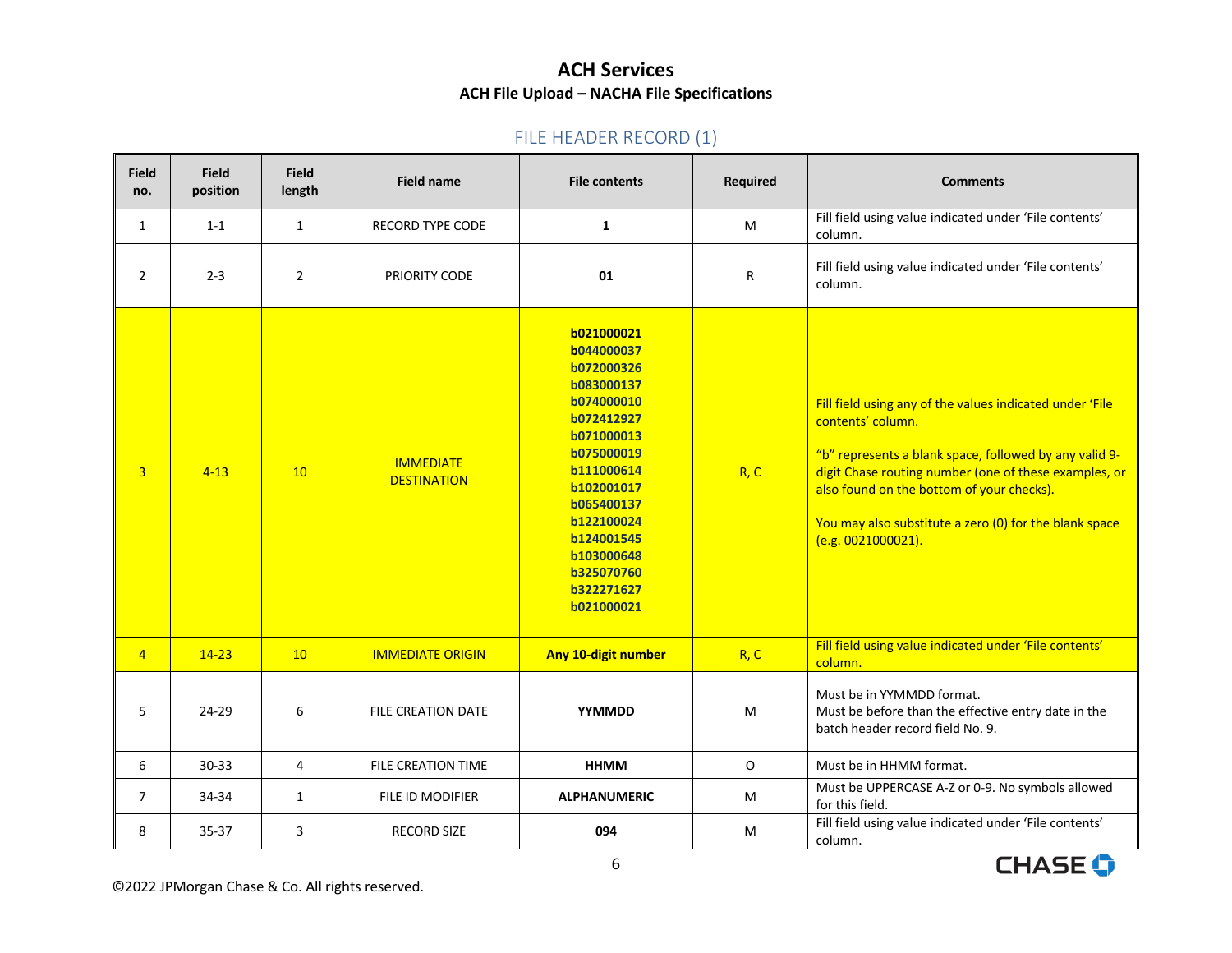| <b>Field</b><br>no. | <b>Field</b><br>position | <b>Field</b><br>length | <b>Field name</b>                           | <b>File contents</b>                                                                            | Required | <b>Comments</b>                                                                                                                                                                                    |
|---------------------|--------------------------|------------------------|---------------------------------------------|-------------------------------------------------------------------------------------------------|----------|----------------------------------------------------------------------------------------------------------------------------------------------------------------------------------------------------|
| 9                   | 38-39                    | $\overline{2}$         | <b>BLOCKING FACTOR</b>                      | 10                                                                                              | M        | Fill field using value indicated under 'File contents'<br>column.                                                                                                                                  |
| 10                  | 40-40                    |                        | <b>FORMAT CODE</b>                          |                                                                                                 | M        | Fill field using value indicated under 'File contents'<br>column.                                                                                                                                  |
| 11                  | $41 - 63$                | 23                     | <b>IMMEDIATE</b><br><b>DESTINATION NAME</b> | <b>JPMORGAN CHASE</b><br><b>JP MORGAN CHASE</b><br><b>JP Morgan Chase</b><br>jp morgan<br>chase | R, C     | Fill field using any of the values indicated under 'File<br>contents' column (e.g. "JPMORGAN CHASE")<br>Must be left-justified and the remainder of the 23<br>characters filled with blank spaces. |
| 12                  | 64-86                    | 23                     | <b>IMMEDIATE</b><br><b>ORIGIN NAME</b>      | <b>ALPHANUMERIC</b>                                                                             | O        | This is your company's name in all capital letters. Must<br>be left-justified and blank space filled.                                                                                              |
| 13                  | 87-94                    | 8                      | REFERENCE CODE                              | <b>LEAVE BLANK</b>                                                                              | 0        | Fill field with 8 blank spaces.                                                                                                                                                                    |

**M**=Mandatory; **R**=Required; **O**=Optional; **C**=Chase required value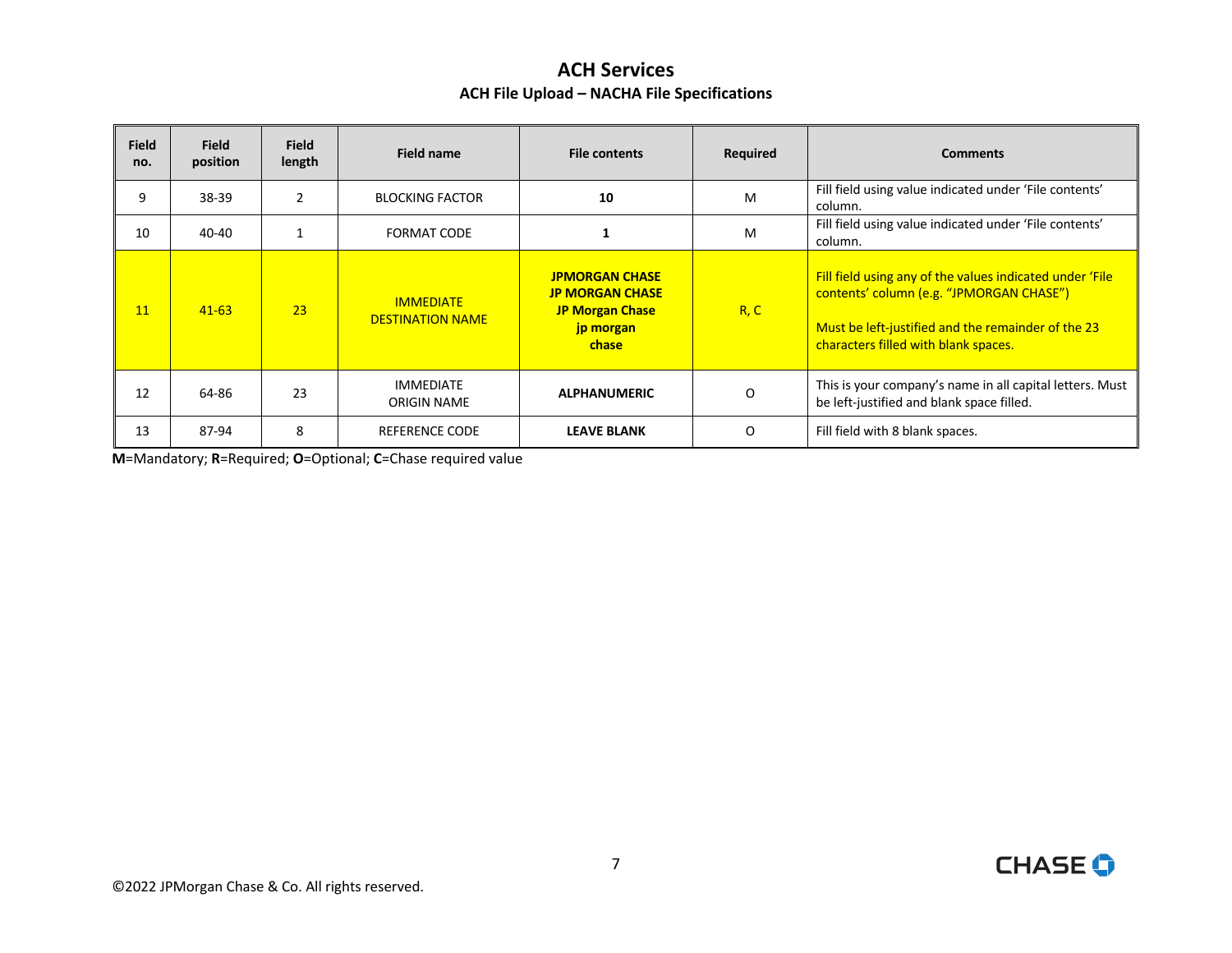## BATCH HEADER RECORD (5)

<span id="page-7-0"></span>

| <b>Field</b><br>no. | <b>Field</b><br>position | <b>Field</b><br>length | <b>Field name</b>                           | <b>File contents</b>                                                                                   | <b>Required</b> | <b>Comments</b>                                                                                                                                                                                                                                                                                                                                                                                                                                                                                                                                                                                    |
|---------------------|--------------------------|------------------------|---------------------------------------------|--------------------------------------------------------------------------------------------------------|-----------------|----------------------------------------------------------------------------------------------------------------------------------------------------------------------------------------------------------------------------------------------------------------------------------------------------------------------------------------------------------------------------------------------------------------------------------------------------------------------------------------------------------------------------------------------------------------------------------------------------|
| 1                   | $1 - 1$                  | $\mathbf{1}$           | <b>RECORD TYPE CODE</b>                     | 5                                                                                                      | M               | Fill field using value indicated under 'File contents' column.                                                                                                                                                                                                                                                                                                                                                                                                                                                                                                                                     |
| $\overline{2}$      | $2 - 4$                  | $\overline{3}$         | <b>SERVICE CLASS CODE</b>                   | 220 or 225                                                                                             | M               | Fill field using value indicated under 'File contents' column.<br>"220" should be used when all the transactions in the batch<br>are ACH credits<br>"225" - should be used when all the transactions in the batch<br>are ACH debits<br>Note: Mixed batches, identified with a service class code of<br>200 are not supported.                                                                                                                                                                                                                                                                      |
| 3                   | $5 - 20$                 | 16                     | <b>COMPANY NAME</b>                         | <b>LEAVE BLANK or ADD</b><br><b>COMPANY NAME</b>                                                       | M               | Fill field with 16 blank spaces or your company name.                                                                                                                                                                                                                                                                                                                                                                                                                                                                                                                                              |
| $\overline{4}$      | $21 - 40$                | 20                     | <b>COMPANY DISCRETIONARY</b><br><b>DATA</b> | <b>NUMERIC</b>                                                                                         | R               | Enter your Chase funding account number.<br>Must be right-justified and zero filled. If left blank, Chase will<br>allow you to assign an account.<br>This is the 'Pay from' account for payments<br>This is the 'Deposit to' account for reversals and collections                                                                                                                                                                                                                                                                                                                                 |
| 5 <sup>1</sup>      | $41 - 50$                | 10                     | <b>COMPANY IDENTIFICATION</b>               | 0000000000                                                                                             | R, C            | Fill field using value indicated under 'File contents' column.                                                                                                                                                                                                                                                                                                                                                                                                                                                                                                                                     |
| 6                   | $51 - 53$                | $\overline{3}$         | <b>STANDARD ENTRY CLASS</b><br><b>CODE</b>  | <b>CCD</b><br><b>or</b><br><b>PPD</b><br><b>or</b><br>WEB <sup>1</sup>                                 | R, C            | Fill field using value indicated under 'File contents' column.<br>• For payroll transactions, this must be "PPD".<br>• For ACH payments (Credits) this can be "PPD" or "CCD".<br>• For ACH Collections (Debits), this can be "CCD" or "WEB"                                                                                                                                                                                                                                                                                                                                                        |
| $\overline{7}$      | $54-63$                  | 10                     | <b>COMPANY ENTRY</b><br><b>DESCRIPTION</b>  | <b>CUSTOMER-ENTERED</b><br><b>VALUE</b><br><b>or</b><br><b>PAYROLL</b><br><b>or</b><br><b>REVERSAL</b> | R, C            | Fill field using value indicated under 'File contents' column.<br>• If the batch consists of payroll transactions, the company entry<br>description must be "PAYROLL".<br>• If the batch contains reversal requests this must be "REVERSAL".<br>• The following transaction types are not supported:<br>"NONSETTLED", "RECLAIM", "RETRY PMT" and "RETURN FEE" and<br>will be displayed as an error.<br>Note: If field 6 is CCD for the batch, then "PAYROLL" cannot be<br>entered in this field.<br>When the value is not "PAYROLL" or "REVERSAL", the batch will<br>be processed as a CCD payment |
| 8                   | 64-69                    | 6                      | <b>COMPANY DESCRIPTIVE DATE</b>             | <b>ALPHANUMERIC</b>                                                                                    | O               | Example:<br>JAN 03 (January 2003) or JAN 25 (January 25)                                                                                                                                                                                                                                                                                                                                                                                                                                                                                                                                           |
| 9                   | 70-75                    | 6                      | <b>EFFECTIVE ENTRY DATE*</b>                | YYMMDD                                                                                                 | R               | Must be in YYMMDD format.                                                                                                                                                                                                                                                                                                                                                                                                                                                                                                                                                                          |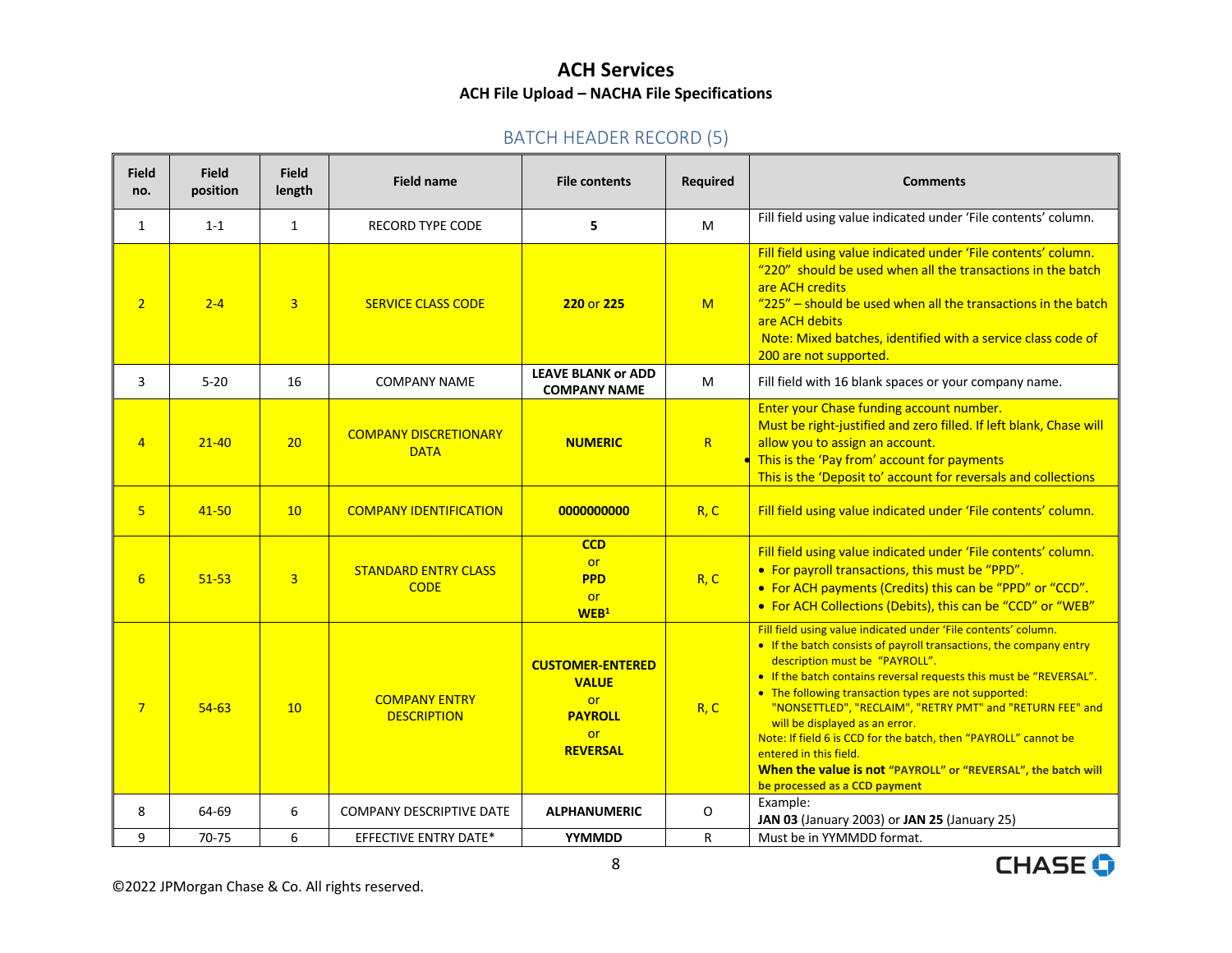| <b>Field</b><br>no. | <b>Field</b><br>position | <b>Field</b><br>length | <b>Field name</b>                               | <b>File contents</b>                                                                                                                                                                                     | Required | <b>Comments</b>                                                                                   |
|---------------------|--------------------------|------------------------|-------------------------------------------------|----------------------------------------------------------------------------------------------------------------------------------------------------------------------------------------------------------|----------|---------------------------------------------------------------------------------------------------|
|                     |                          |                        |                                                 |                                                                                                                                                                                                          |          | Must be greater than the file creation date in the file header<br>record, field no. 5             |
| 10                  | 76-78                    | 3                      | SETTLEMENT DATE<br>(JULIAN)                     | <b>LEAVE BLANK</b>                                                                                                                                                                                       | R        | This field can be left blank; if blank, JPMC will fill field in<br>automatically.                 |
| 11                  | 79-79                    | $\mathbf{1}$           | ORIGINATOR STATUS CODE                          | $\mathbf{1}$                                                                                                                                                                                             | M        | Fill field using value indicated under 'File contents' column.                                    |
| 12                  | 80-87                    | 8                      | <b>ORIGINATING DFI</b><br><b>IDENTIFICATION</b> | 02100002<br>04400003<br>07200032<br>08300013<br>07400001<br>07241292<br>07100001<br>07500001<br>11100061<br>10200101<br>06540013<br>12210002<br>12400154<br>10300064<br>32507076<br>32227162<br>02100002 | R, C     | Use the first 8 digits of any Chase routing number, as<br>indicated under 'File contents' column. |
| 13                  | 88-94                    | $\overline{7}$         | <b>BATCH NUMBER</b>                             | <b>NUMERIC</b>                                                                                                                                                                                           | M        | Example:<br>Start with 0000001 and increment by 1 for each next batch.                            |

**M**=Mandatory; **R**=Required; **O**=Optional; **C**=Chase required value

 $1$  Per NACHA rules transactions with "WEB" as a standard entry class code may require account verification evidence.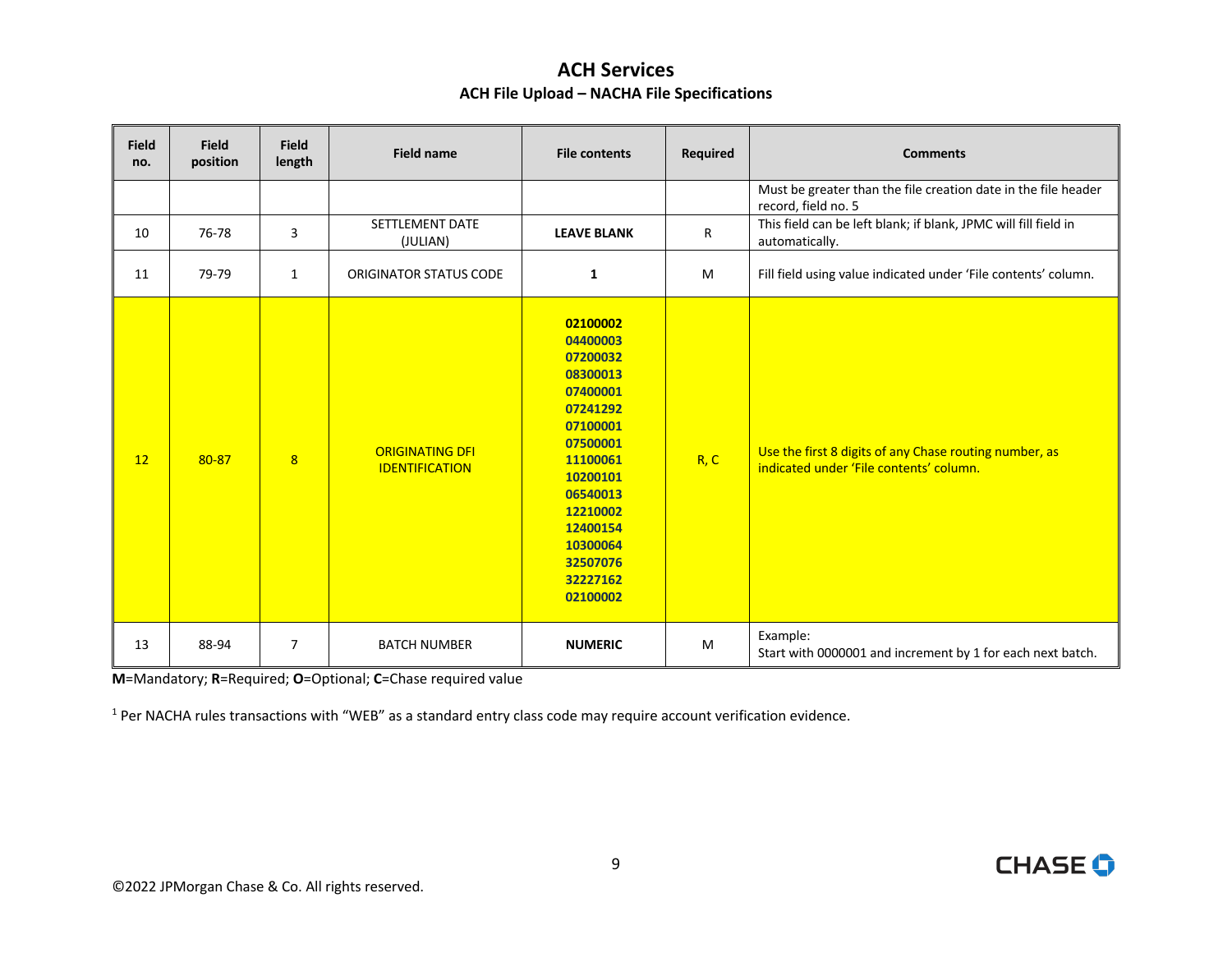# ENTRY DETAIL RECORD (6)

<span id="page-9-0"></span>

| <b>Field</b><br>no. | <b>Field</b><br>position | <b>Field</b><br>length | <b>Field name</b>                                      | <b>File contents</b> | Required     | <b>Comments</b>                                                                                                                                                                                                                                                                                                                                                                                                                  |
|---------------------|--------------------------|------------------------|--------------------------------------------------------|----------------------|--------------|----------------------------------------------------------------------------------------------------------------------------------------------------------------------------------------------------------------------------------------------------------------------------------------------------------------------------------------------------------------------------------------------------------------------------------|
| 1                   | $1 - 1$                  | $\mathbf{1}$           | <b>RECORD TYPE CODE</b>                                | 6                    | M            | Fill field using value indicated under 'File contents' column.                                                                                                                                                                                                                                                                                                                                                                   |
| $\overline{2}$      | $2 - 3$                  | $\overline{2}$         | <b>TRANSACTION CODE</b>                                | 22, 32, 27 or 37     | M            | Transaction code is used to identify the type of account for<br>the debit or credit.<br>For ACH Payments (credit transaction) transactions:<br>22 for checking accounts<br>32 for savings accounts<br>For ACH Collections/Reversals (debit transactions) :<br>27 for checking accounts<br>37 for savings accounts<br>Note: Pre-note transactions identified with 23, 28, 33, or 38<br>are not accepted and will fail validation. |
| 3                   | $4 - 11$                 | 8                      | <b>RECEIVING DFI ID</b>                                | <b>NUMERIC</b>       | M            | Fill field with first eight digits of the recipient's routing<br>number.                                                                                                                                                                                                                                                                                                                                                         |
| 4                   | $12 - 12$                | $\mathbf{1}$           | <b>CHECK DIGIT</b>                                     | <b>NUMERIC</b>       | M            | The last number in the recipient's 9-digit routing number.                                                                                                                                                                                                                                                                                                                                                                       |
| 5                   | 13-29                    | 17                     | DFI ACCOUNT NUMBER                                     | <b>ALPHANUMERIC</b>  | R            | Must be left-justified and blank space filled.<br>When the DFI account is at Chase, a second validation will be<br>completed to ensure the account number is valid.                                                                                                                                                                                                                                                              |
| 6                   | 30-39                    | 10                     | DOLLAR AMOUNT                                          | <b>NUMERIC</b>       | M            | Must be formatted as \$\$\$\$\$\$\$\$\$cc.<br>Must be right-justified and zero filled.                                                                                                                                                                                                                                                                                                                                           |
| $\overline{7}$      | 40-54                    | 15                     | (INDIVIDUAL)<br><b>IDENTIFICATION</b><br><b>NUMBER</b> | <b>ALPHANUMERIC</b>  | M, C         | Must be UPPERCASE A-Z or 0-9.<br>No symbols allowed for this field.<br>Must be left justified and blank space filled.<br>Note: This is a MANDATORY field for JPMC.<br>Please do not include SSN.                                                                                                                                                                                                                                 |
| 8                   | 55-76                    | 22                     | <b>INDIVIDUAL or RECEIVING</b><br><b>COMPANY NAME</b>  | <b>ALPHANUMERIC</b>  | $\mathsf{R}$ | Must be upper or lowercase A-Z or numerals 0-9.<br>Must be left justified and blank space filled.<br>Special characters . / () & ' - and spaces allowed.                                                                                                                                                                                                                                                                         |
| 9                   | 77-78                    | $\overline{2}$         | DISCRETIONARY DATA                                     | <b>LEAVE BLANK</b>   | 0            | Fill field with blank spaces.                                                                                                                                                                                                                                                                                                                                                                                                    |
| 10                  | 79-79                    | $\mathbf{1}$           | <b>ADDENDA RECORD</b><br><b>INDICATOR</b>              | $0$ or $1$           | м            | 0 If no addenda record.<br>1 If addenda record.                                                                                                                                                                                                                                                                                                                                                                                  |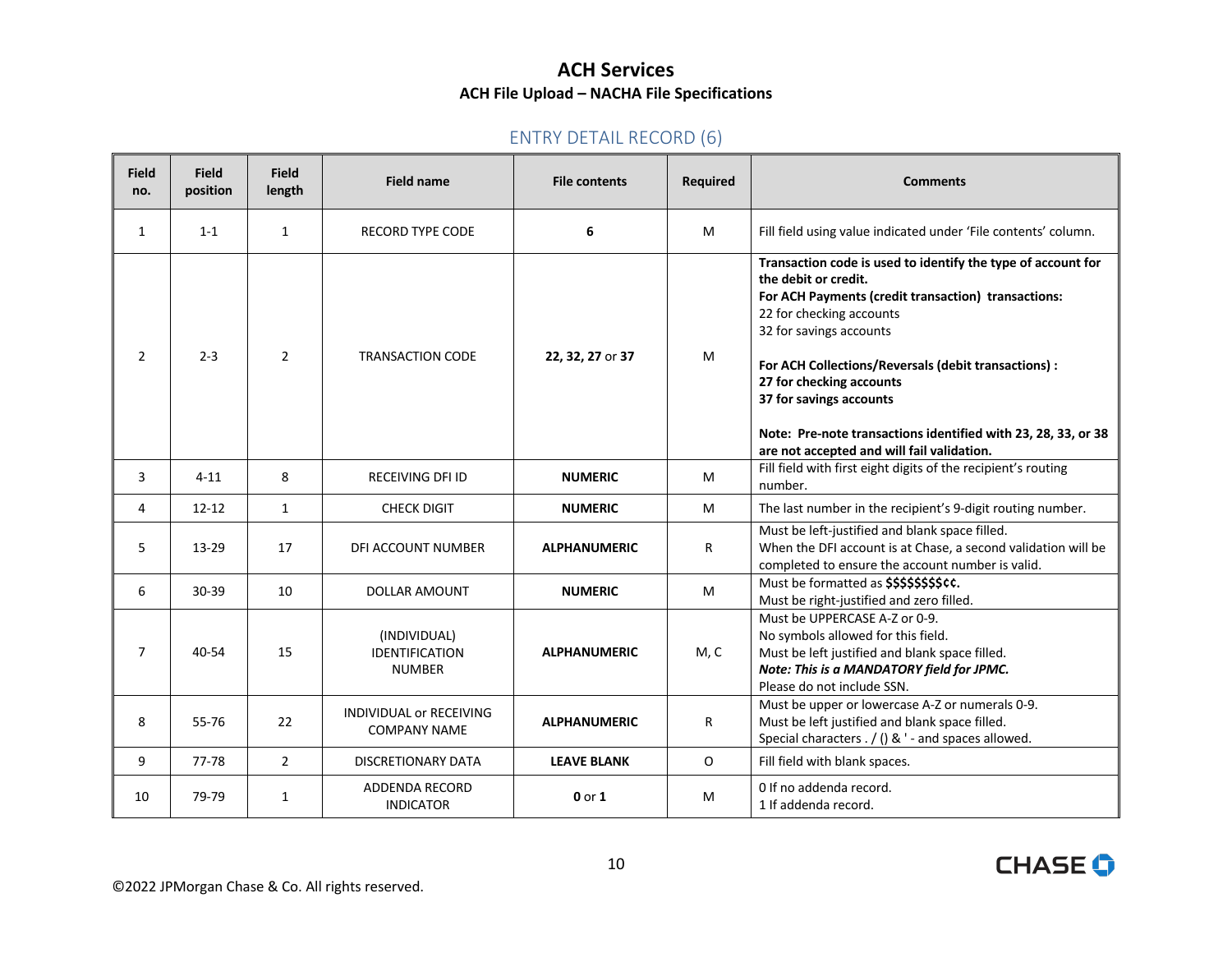| <b>Field</b><br>no. | <b>Field</b><br>position | <b>Field</b><br>length | Field name          | <b>File contents</b> | <b>Required</b> | <b>Comments</b>                                                                                                                                                                                                          |
|---------------------|--------------------------|------------------------|---------------------|----------------------|-----------------|--------------------------------------------------------------------------------------------------------------------------------------------------------------------------------------------------------------------------|
|                     | 80-94                    | 15                     | <b>TRACE NUMBER</b> | <b>NUMERIC</b>       | M               | Use the first 8 digits of a Chase routing number, same as<br>batch header record, field 12 (ORIGINATING DFI<br>  IDENTIFICATION), followed by the 7 digits in addenda record,<br>field 5 (ENTRY DETAIL SEQUENCE NUMBER). |

**M**=Mandatory; **R**=Required; **O**=Optional; **C**=Chase required value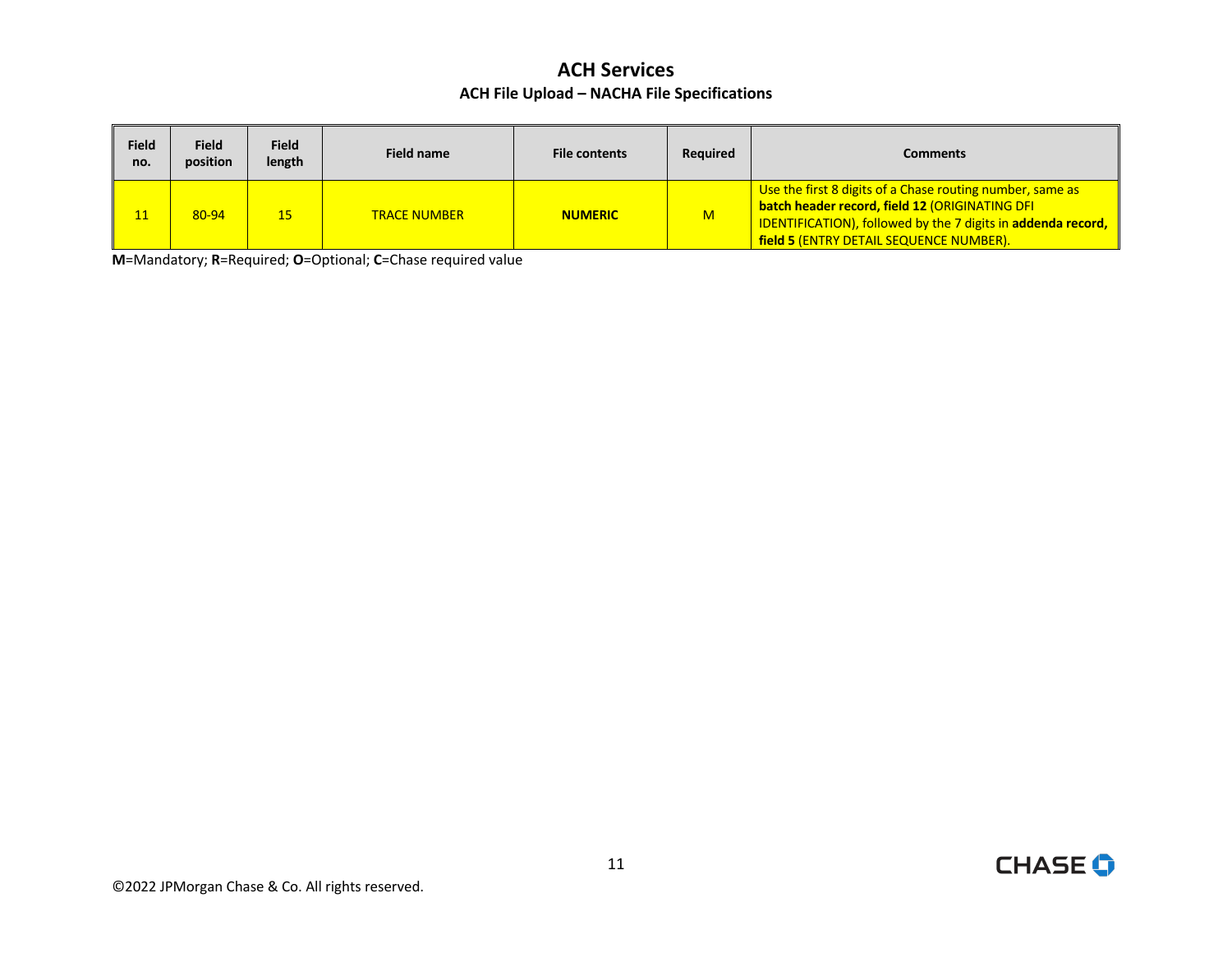#### ADDENDA RECORD (7)\*

<span id="page-11-0"></span>

| <b>Field</b><br>no. | <b>Field</b><br>position | <b>Field</b><br>length | <b>Field name</b>                             | <b>File contents</b> | Required | <b>Comments</b>                                                                                                                                                                                                                                         |
|---------------------|--------------------------|------------------------|-----------------------------------------------|----------------------|----------|---------------------------------------------------------------------------------------------------------------------------------------------------------------------------------------------------------------------------------------------------------|
| 1                   | $1 - 1$                  | $\mathbf{1}$           | <b>RECORD TYPE CODE</b>                       | 7                    | M        | Fill field using value indicated under 'File contents' column.                                                                                                                                                                                          |
| 2                   | $2 - 3$                  | $\overline{2}$         | ADDENDA TYPE CODE                             | 05                   | M        | Fill field using value indicated under 'File contents' column.                                                                                                                                                                                          |
| 3                   | $4 - 83$                 | 80                     | <b>PAYMENT RELATED</b><br><b>INFORMATION</b>  | <b>ALPHANUMERIC</b>  | O        | Invoice information or any other pertinent information that<br>the vendor needs to reconcile the payment.<br>No symbols allowed for this field, except for:<br>$()$ !#\$%&'*+ -./:; = ?@[]^_{ }.                                                        |
| 4                   | 84-87                    | 4                      | ADDENDA<br><b>SEQUENCE NUMBER</b>             | 0001                 | M        | This number indicates the number of addenda records being<br>sent with the associated Entry Detail Record. Since only one<br>addenda sequence number is allowed per six (6) record in<br>the CCD and PPD application, this field will always be "0001". |
| 5.                  | 88-94                    |                        | <b>ENTRY DETAIL</b><br><b>SEQUENCE NUMBER</b> | <b>NUMERIC</b>       | M        | This field contains the ascending sequence number of the<br>related entry detail record's trace number. This number is<br>the same as the last 7 digits of the trace number of the<br>related entry detail record.                                      |

**M**=Mandatory; **R**=Required; **O**=Optional

 \* This record must be included within your file if the ADDENDA RECORD INDICATOR of the preceding Entry Detail Record (6 Record, Field 10, Positions 79-79) is flagged with a "1".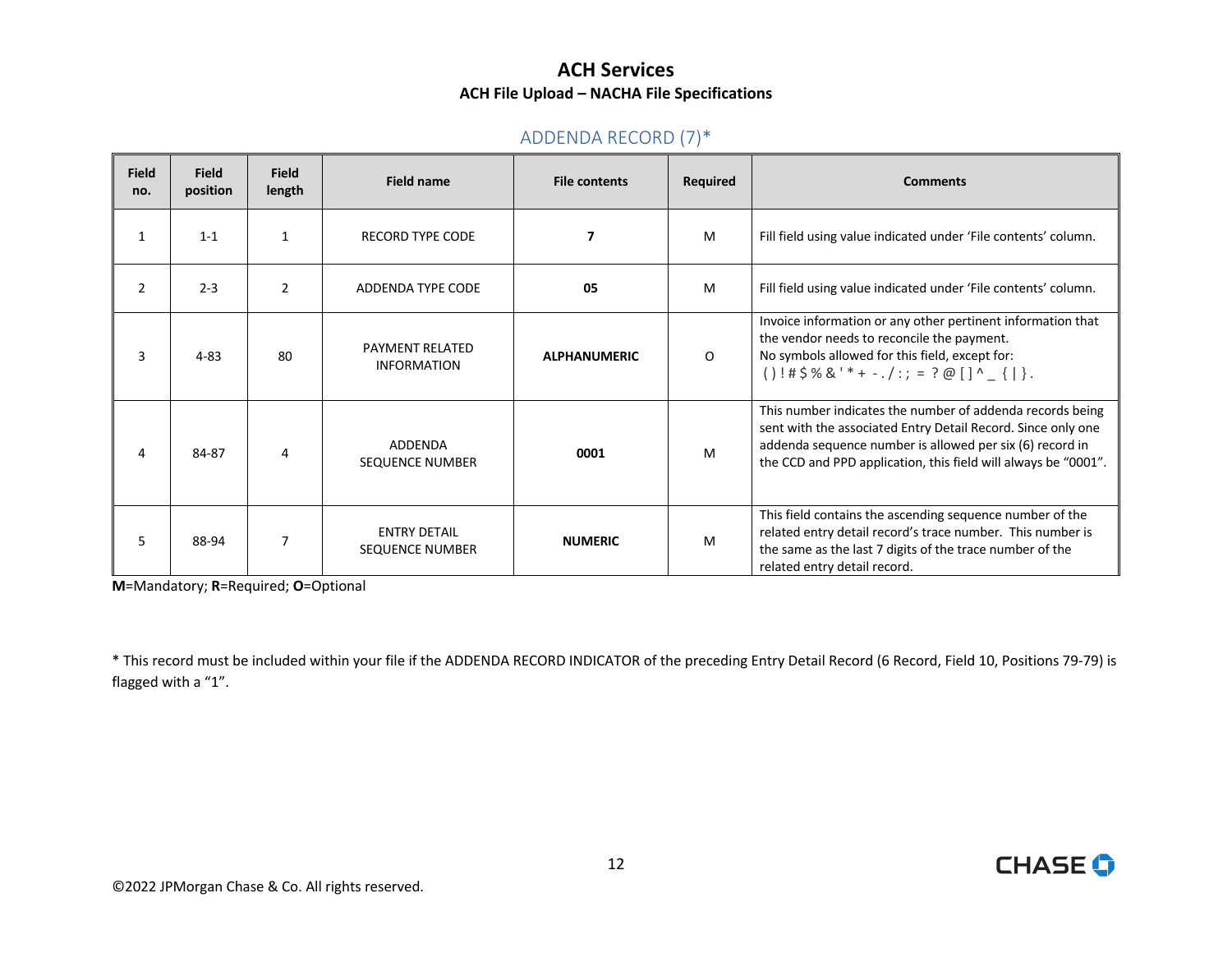#### BATCH CONTROL RECORD (8)

<span id="page-12-0"></span>

| <b>Field</b><br>no. | <b>Field</b><br>position | <b>Field</b><br>length | <b>Field name</b>                                 | <b>File contents</b> | Required | <b>Comments</b>                                                                                                                                                                                                                                                        |
|---------------------|--------------------------|------------------------|---------------------------------------------------|----------------------|----------|------------------------------------------------------------------------------------------------------------------------------------------------------------------------------------------------------------------------------------------------------------------------|
| $\mathbf{1}$        | $1 - 1$                  | $\mathbf{1}$           | <b>RECORD TYPE CODE</b>                           | 8                    | M        | Fill field using value indicated under 'File contents' column.                                                                                                                                                                                                         |
| 2                   | $2 - 4$                  | 3                      | SERVICE CLASS CODE                                | 220 or 225           | M        | Fill field using value indicated under 'File contents' column.<br>"220" should be used when all the transactions in the batch<br>are ACH credits<br>"225" – should be used when all the transactions in the batch<br>are ACH debits<br>Mixed batches are not supported |
| 3                   | $5 - 10$                 | 6                      | ENTRY/ADDENDA COUNT                               | <b>NUMERIC</b>       | M        | Must equal the total number of detail entry records and<br>addenda records within the batch.                                                                                                                                                                           |
| 4                   | $11 - 20$                | 10                     | <b>ENTRY HASH</b>                                 | <b>NUMERIC</b>       | M        | The sum of the value(s) in the receiving DFI identification<br>(field 3, positions 4-11) for every entry detail record (6) in the<br>batch.                                                                                                                            |
| 5                   | $21 - 32$                | 12                     | <b>TOTAL DEBIT</b><br><b>ENTRY DOLLAR AMOUNT</b>  | <b>NUMERIC</b>       | M        | Must equal the total debit dollar amount in the batch.<br>Must be formatted as "\$\$\$\$\$\$\$\$\$\$\$cc".<br>Must be right-justified and zero filled.                                                                                                                 |
| 6                   | $33 - 44$                | 12                     | <b>TOTAL CREDIT</b><br><b>ENTRY DOLLAR AMOUNT</b> | <b>NUMERIC</b>       | M        | Must equal the total credit dollar amount in the batch.<br>Must be formatted as "\$\$\$\$\$\$\$\$\$\$\$cc".<br>Must be right-justified and zero filled.                                                                                                                |
| 7 <sup>7</sup>      | 45-54                    | 10                     | <b>COMPANY IDENTIFICATION</b>                     | 0000000000           | R, C     | Must match the batch header record, field 5                                                                                                                                                                                                                            |
| 8                   | 55-73                    | 19                     | MESSAGE AUTHENTICATION<br><b>CODE</b>             | <b>BLANK</b>         | 0        | Fill field with blank spaces.                                                                                                                                                                                                                                          |
| 9                   | 74-79                    | 6                      | <b>RESERVED</b>                                   | <b>BLANK</b>         | N/A      | Fill field with blank spaces.                                                                                                                                                                                                                                          |
| 10                  | 80-87                    | 8                      | <b>ORIGINATING DFI</b><br><b>IDENTIFICATION</b>   | <b>NUMERIC</b>       | M        | Same as batch header record, field 12 (ORIGINATING DFI<br><b>IDENTIFICATION)</b><br>Use the first 8 digits of a Chase routing number.                                                                                                                                  |
| 11                  | 88-94                    | $\overline{7}$         | <b>BATCH NUMBER</b>                               | <b>NUMERIC</b>       | M        | Same as in the batch header record, field 13 (Trace routing<br>number).                                                                                                                                                                                                |

**M**=Mandatory; **R**=Required; **O**=Optional; **C**=Chase required value